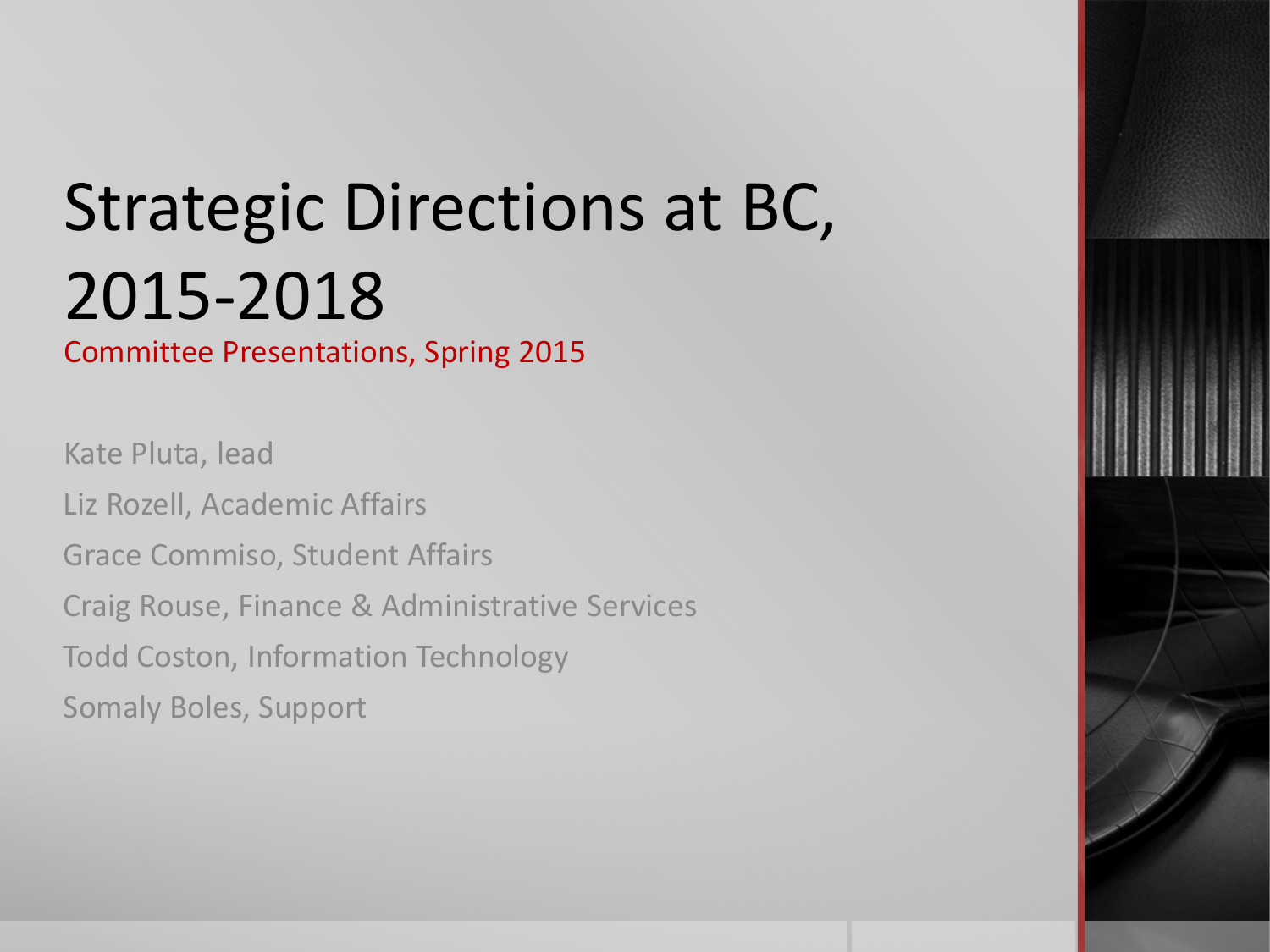## **Context**

| <b>Strategic Plan</b>                        | $\bullet$ 2012-2015              |
|----------------------------------------------|----------------------------------|
| <b>Strategic Focus</b>                       | • January 2013<br>• August 2013  |
| <b>Strategic Directions</b><br>for 2015-2018 | $\bullet$ Goals<br>• Initiatives |
|                                              |                                  |

**The Manufacturer**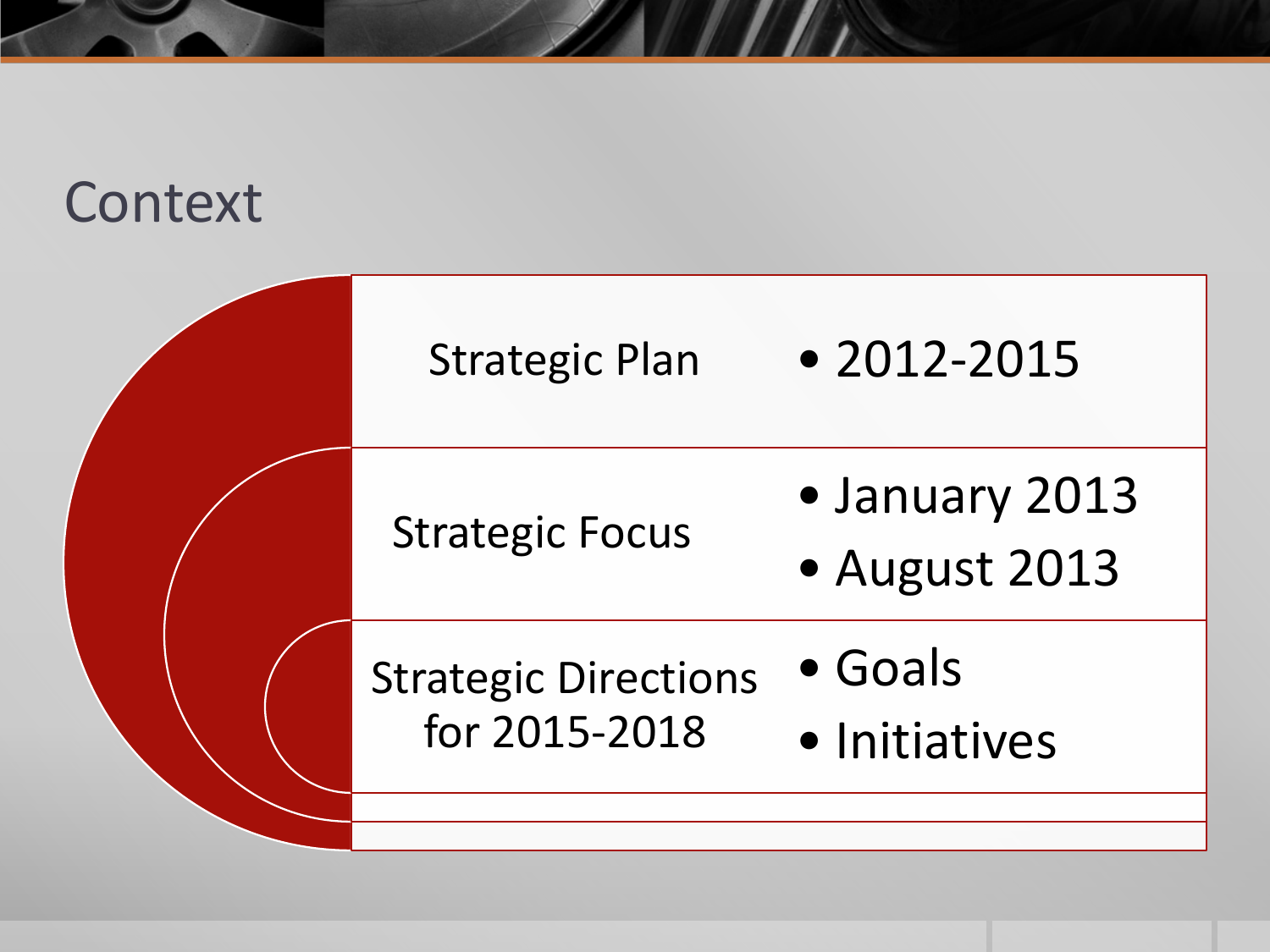### **STRATEGIC GOALS**

#### **STUDENT SUCCESS**

*Become an exemplary model of student success by developing and implementing best practices*

#### **PROFESSIONAL DEVELOPMENT**

*Provide relevant, timely professional growth opportunities to enhance the effectiveness of our employees and institution*

#### **COMMUNICATION**

*Enhance collaboration, consultation, and communication within the college and with external constituents.*

#### **FACILITIES, INFRASTRUCTURE, and TECHNOLOGY**

*Improve maintenance of college facilities and infrastructure*

#### **OVERSIGHT and ACCOUNTABILITY**

*Improve oversight, accountability, sustainability, and transparency in all college processes*

#### **INTEGRATION**

*Implement and evaluate existing major planning processes*

### **STRATEGIC INITIATIVES**

### **BENCHMARKS DATA STRANDS**

### **Student Learning**

**A commitment to provide a holistic education that develops curiosity, inquiry and empowered learners**

### **Student Progression and Completion**

A commitment to reduce the time for students to complete educational goals

### **Collaboration and Partnerships**

A commitment to engage in collegewide and community activities.

### **Fiscal Sustainability**

A commitment to incorporate 21st century technologies and processes to strengthen the long-term fiscal sustainability.

### **Engagement, Peer Learning, and Study Series**

A commitment to creating a learning organization dedicated to advancing our individual and institutional knowledge and creativity







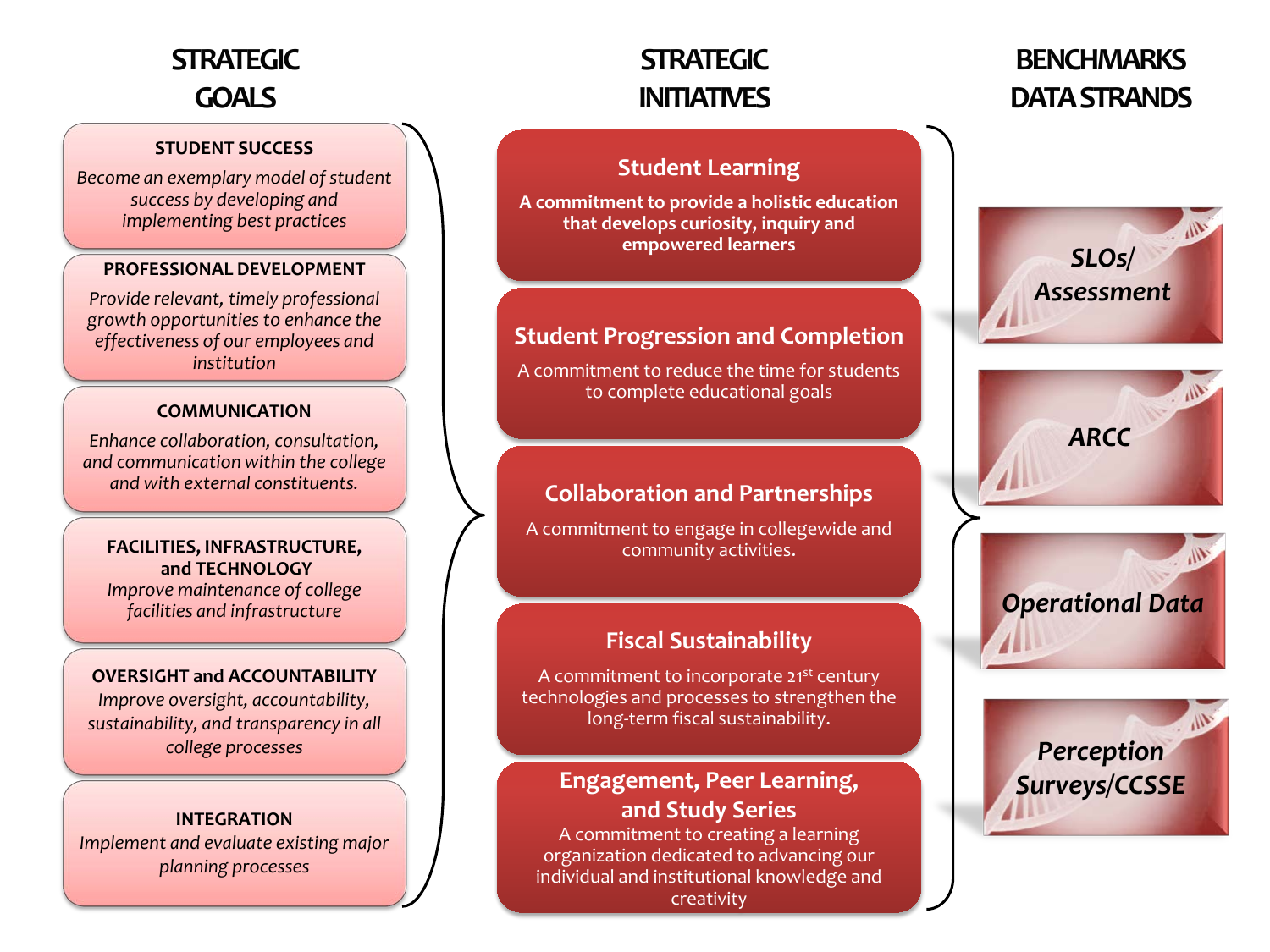## GOAL #1: STUDENT SUCCESS

- 1. Increase student success by utilizing…..
- 2. Advance the student learning outcomes….
- 3. Utilize the following five principles….

X

(••́

- Enhance online instruction and services.
- 5. Utilize Data and improves services….
- 6. Develop and implement prerequisites….
- 7. Leverage technology to increase completion rates…
- 8. Implement fully My Degree Path…..
- 9. Evaluate and improve matriculation services….
- 10. Dedicate resources to advance student development…..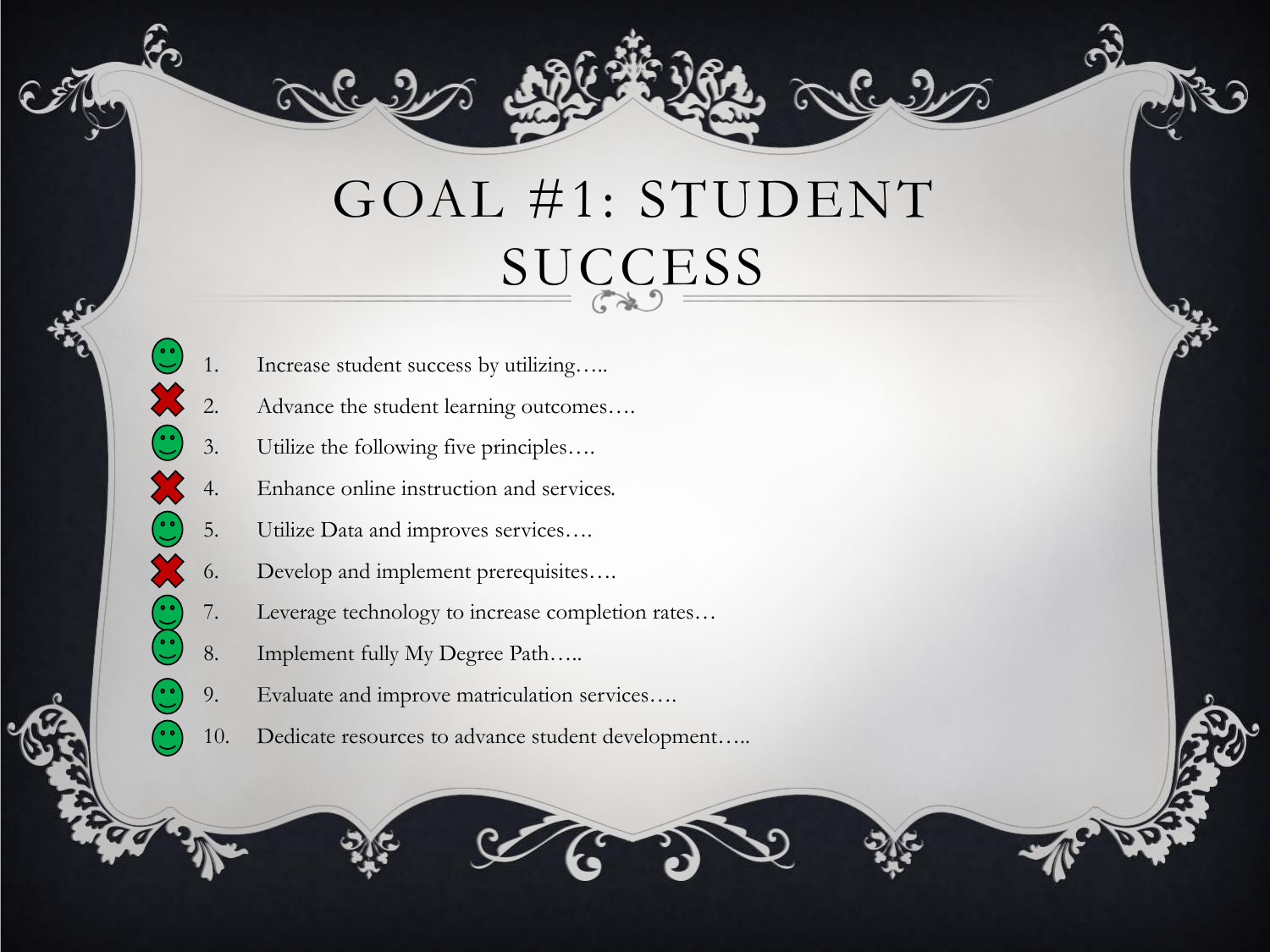## Strategic Goals

### **Current**

- **Student Success**
- **Professional Development**
- **E** Communication
- **Facilities, Infrastructure, and Technology**
- **Dimes Coversight and Accountability**
- **Integration**

## **Proposed for 2015-2018**

- **Student Learning**
- **Student Progression and** Completion
- **Example 1** Facilities
- **D** Oversight and Accountability
- **EXEC** Leadership and Engagement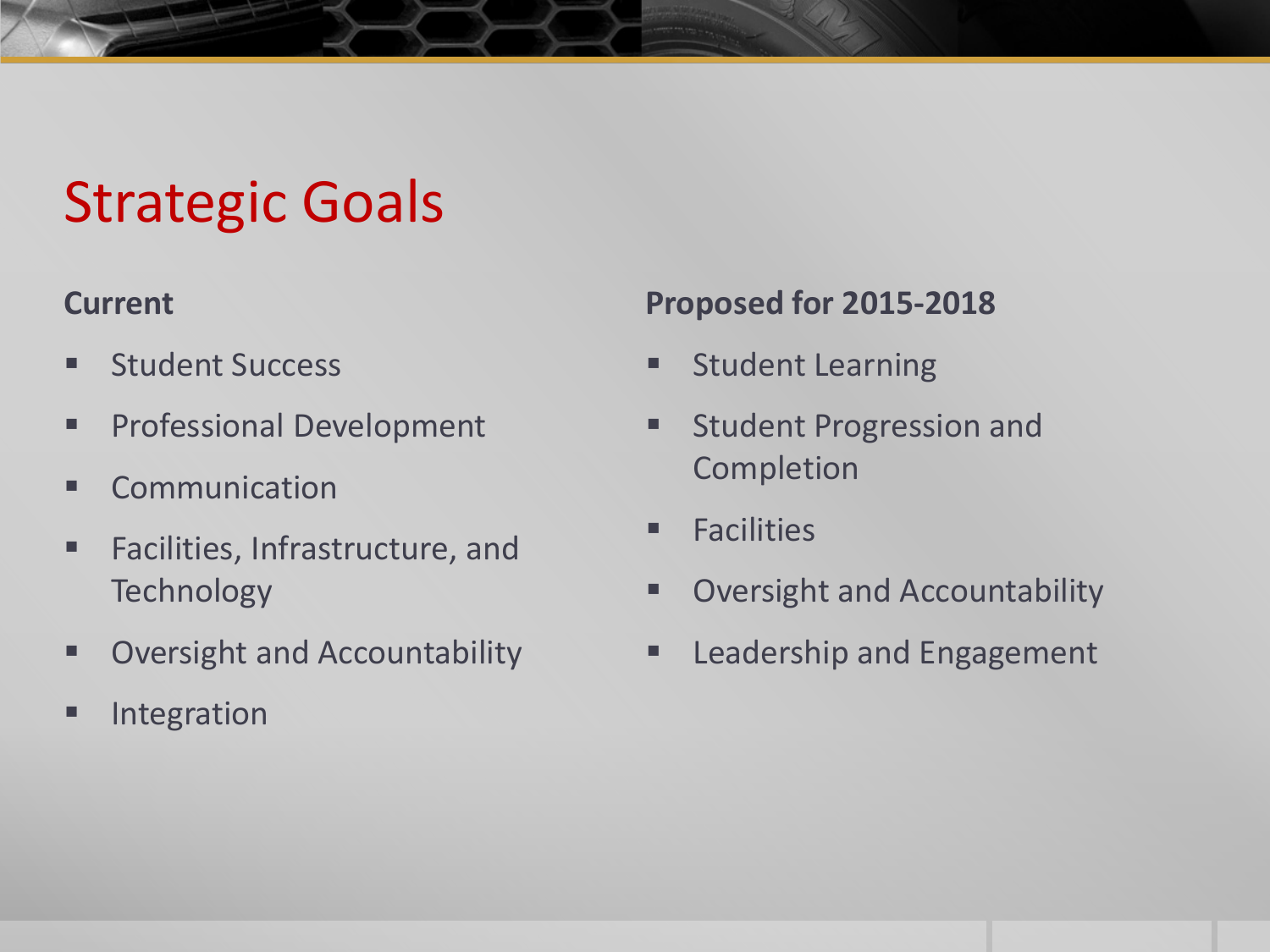## Comparison of Proposed Strategic Goals

### **KCCD**

- **Naximize Student Success**
- **F** Implement Student Equity
- **Finsure Student Access**
- **Enhance Community Connections**
- **Strengthen Organizational Effectiveness**

## BC

- **Student Learning**
- **EXECUTE:** Student Progression and Completion
- **Example 1** Facilities
- Oversight and Accountability
- **EXEC** Leadership and Engagement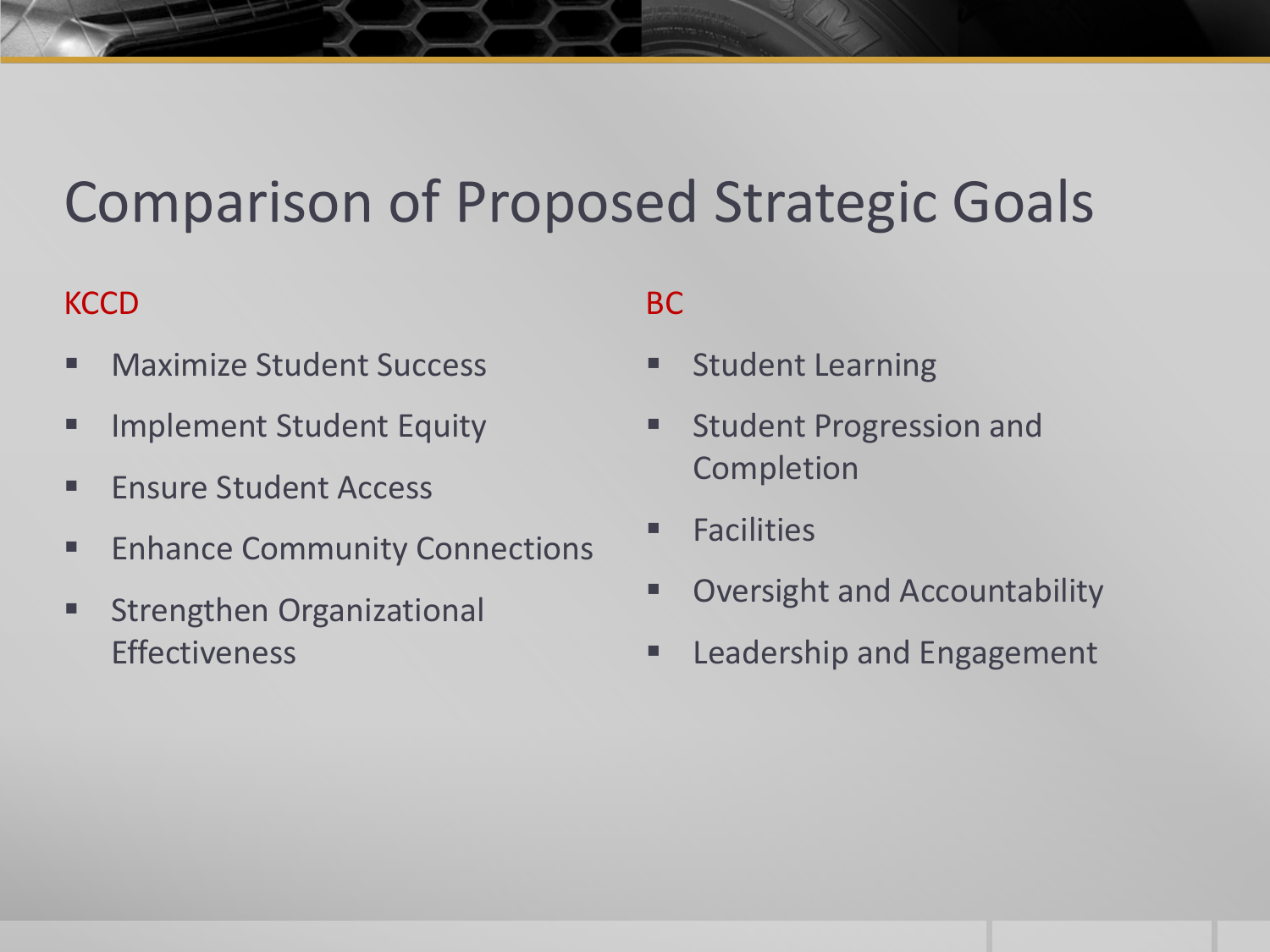# How do we use these goals to guide our work?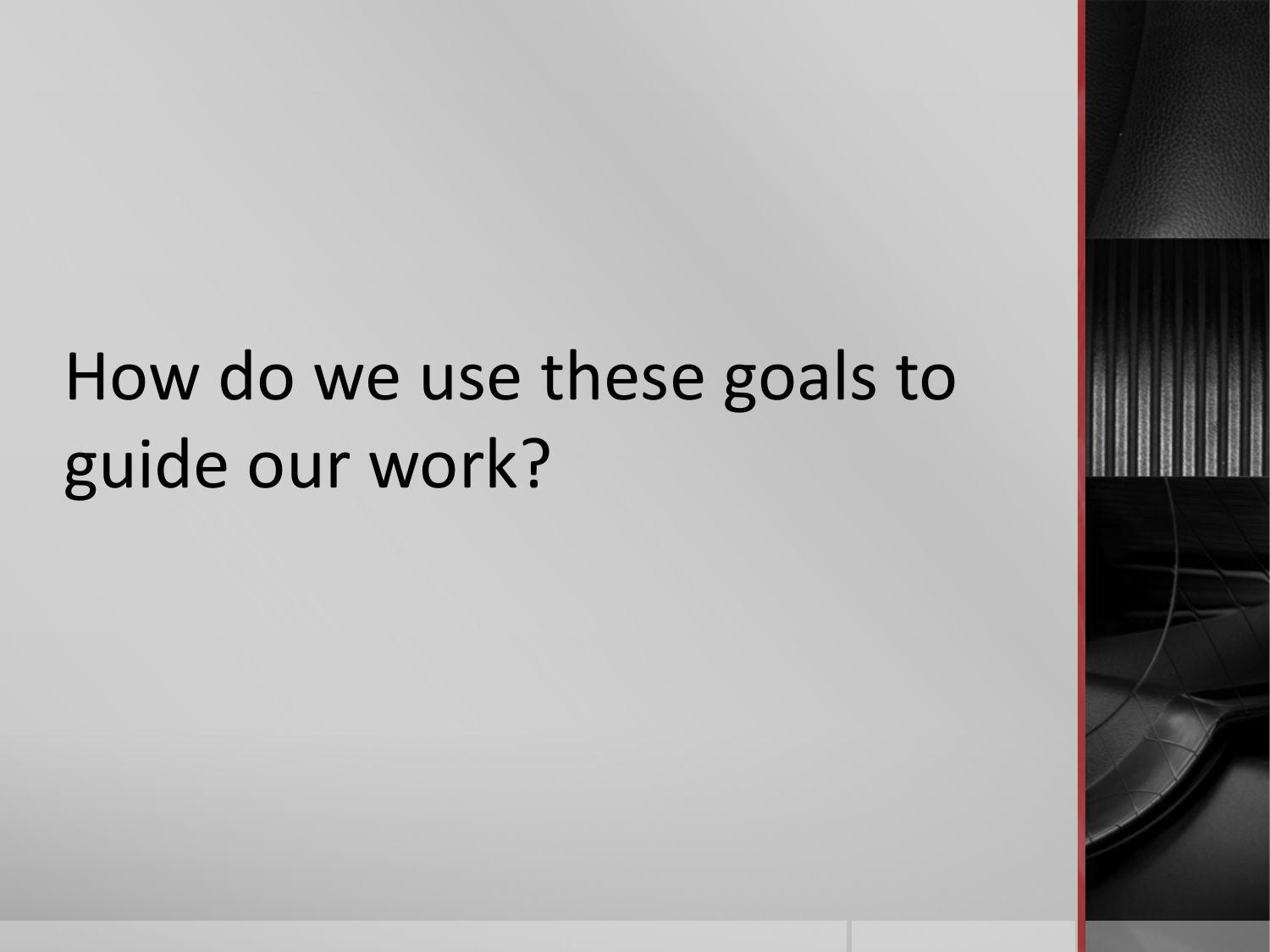# **Student Learning**

*A commitment to provide a holistic education that develops curiosity, inquiry, and empowered learners.*

- Assess Institutional Learning Outcomes: Communicate Effectively, Think Critically, Demonstrate Competencies, and Engage Productively.
- Conduct General Education Program Review.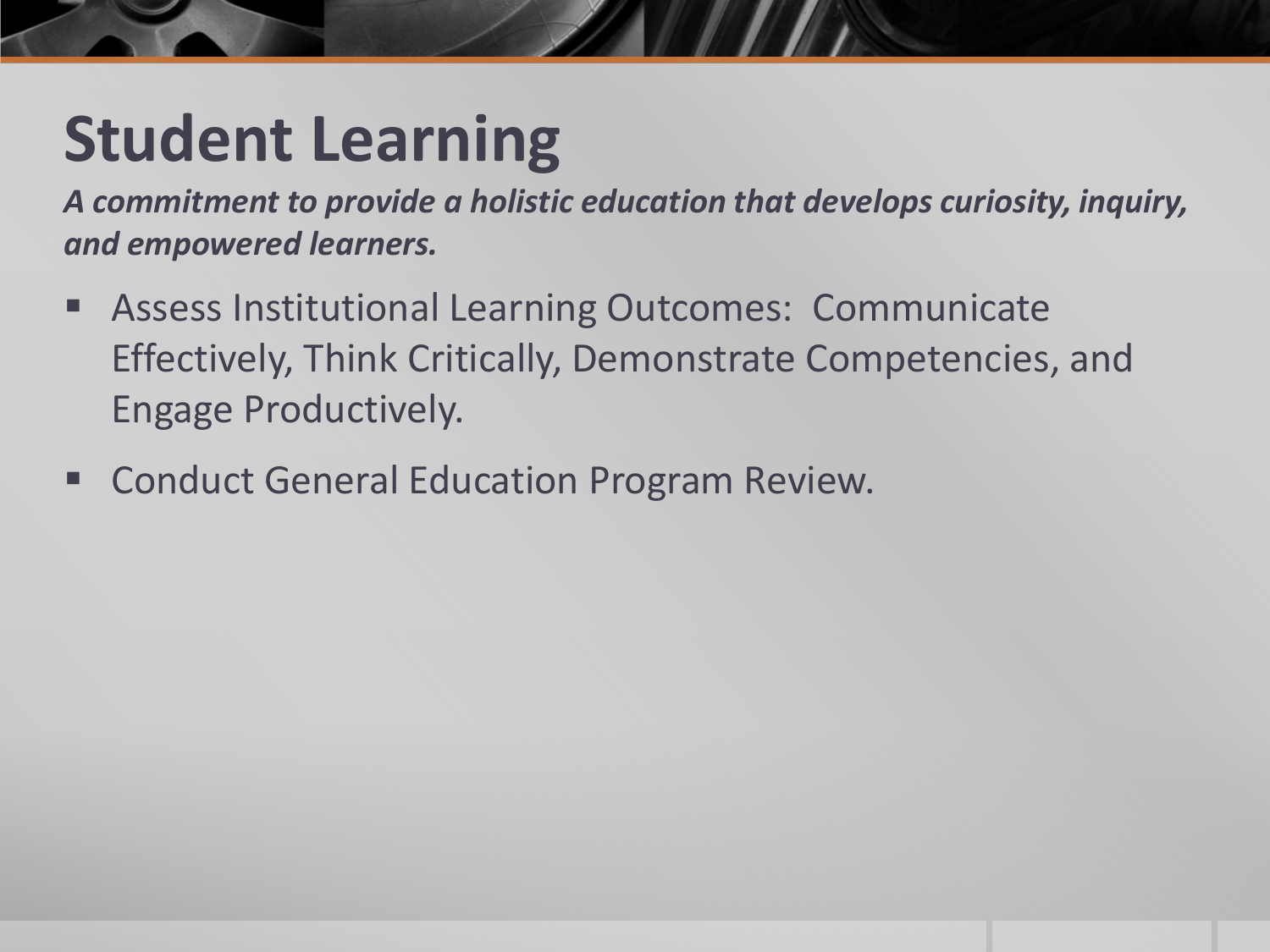# **Student Progression and Completion**

*A commitment to reduce the time for students to complete educational goals.*

- Scale up Making It Happen (MIH): 1,500 students in 2015-16 and all first-time students in 2016-17.
- Extend Outreach efforts to the junior year of high school to start completing the matriculation steps.
- Implement BC's Equity Plan: Equity and Inclusion.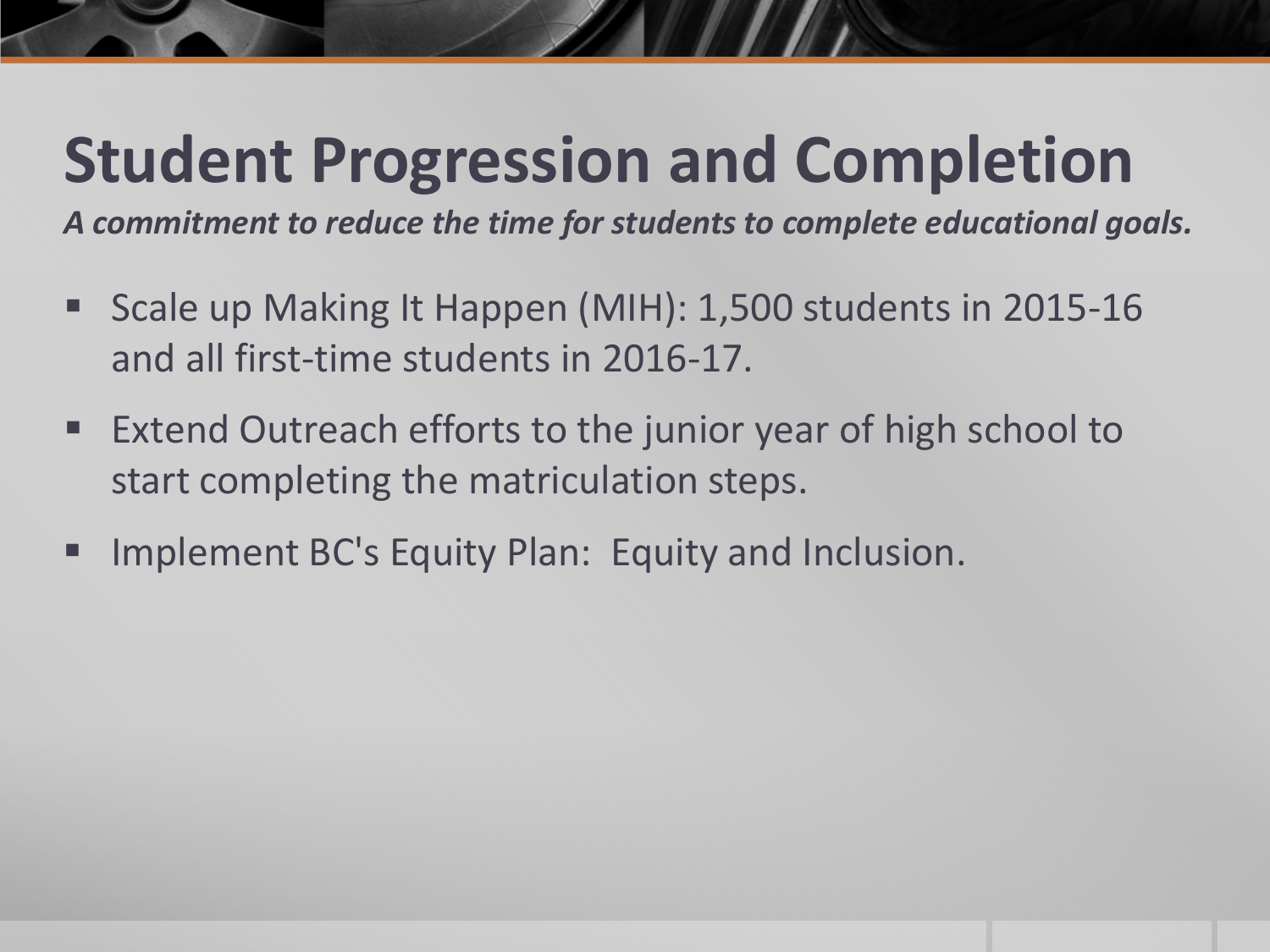# **Facilities**

*A commitment to improve the maintenance of and secure funding for college facilities, technology, and infrastructure for the next thirty years.*

- Engage in a broad effort to provide a safe and state-of-the-art learning environment.
- Pursue a state bond to fund facilities, infrastructure, and technology improvements.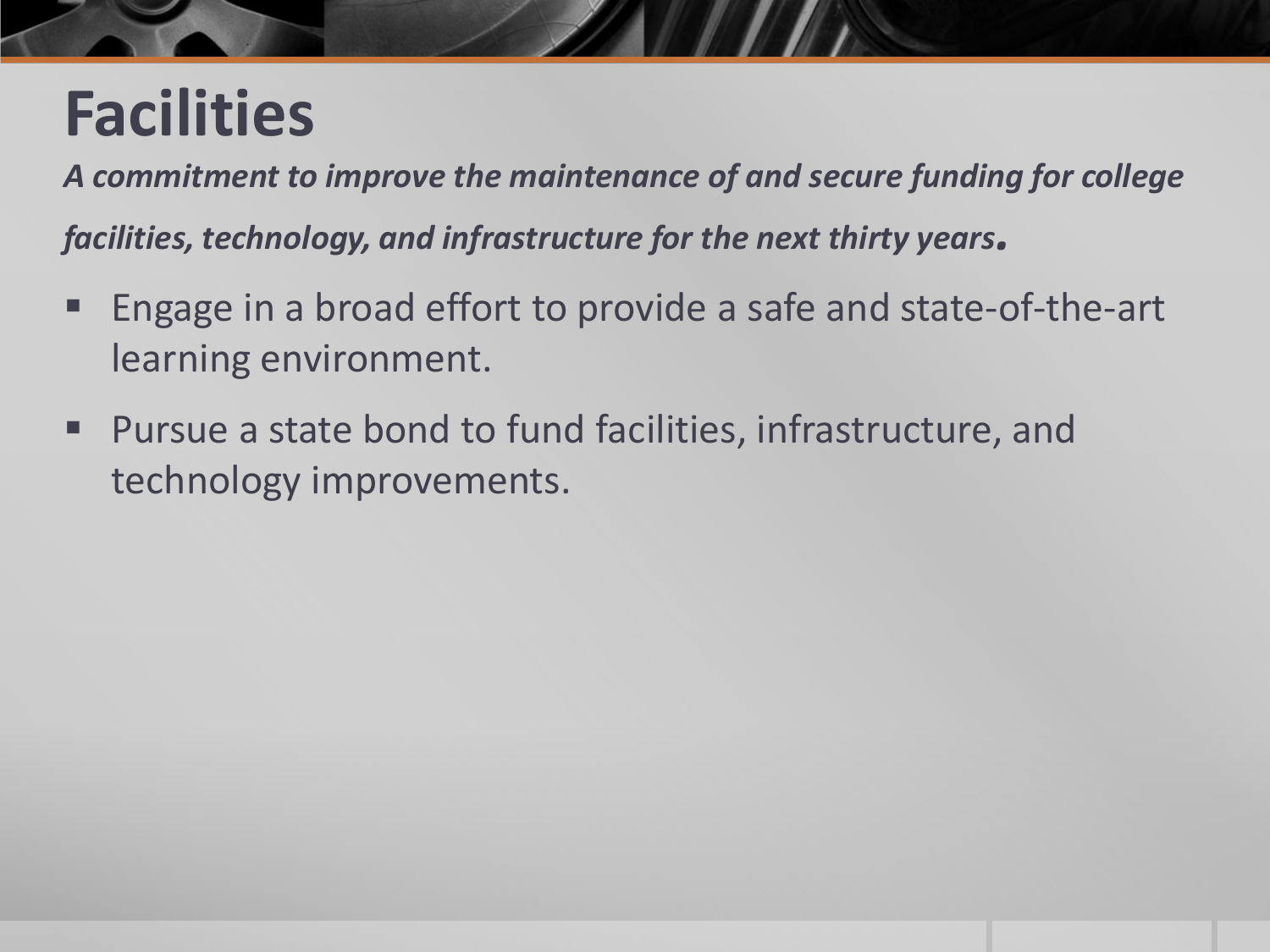# **Oversight and Accountability**

*A commitment to improve oversight, accountability, sustainability, and transparency in all college processes.*

- Monitor student learning and student achievement.
- Oversee budget at institutional, functional (instruction, student affairs, administrative services), and departmental levels.
- Plan for effective resource allocation: continue to improve rigor and focus of the *Closing the Loop* document.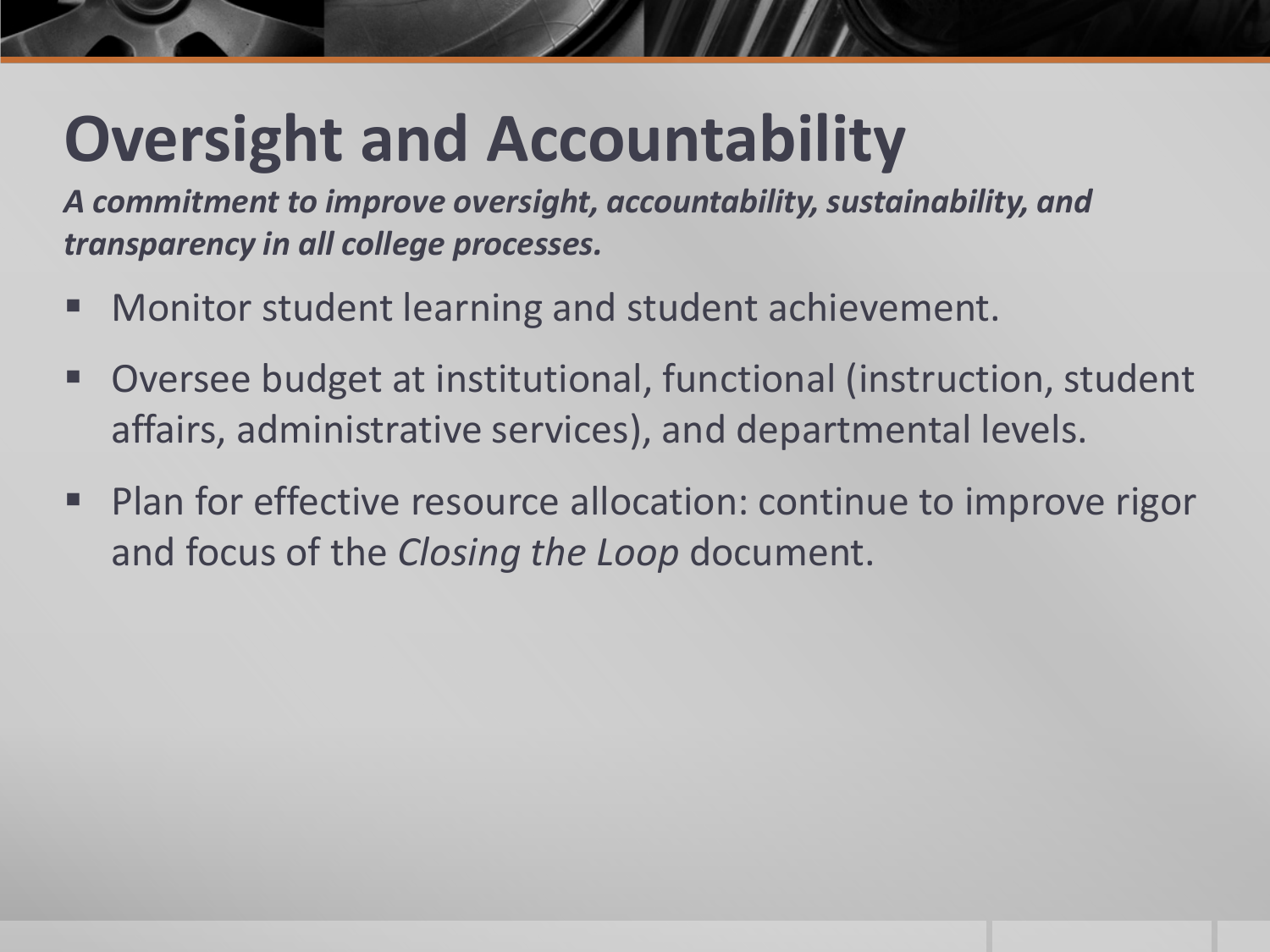# **Leadership and Engagement**

*A commitment to build leadership within the College and engagement with the community.*

- Provide leadership opportunities through the BC Administrative Transition Team (BCATT).
- Offer Conferences (Learn@BC!) and other professional development opportunities.
- Continue to extend and strengthen engagement with community.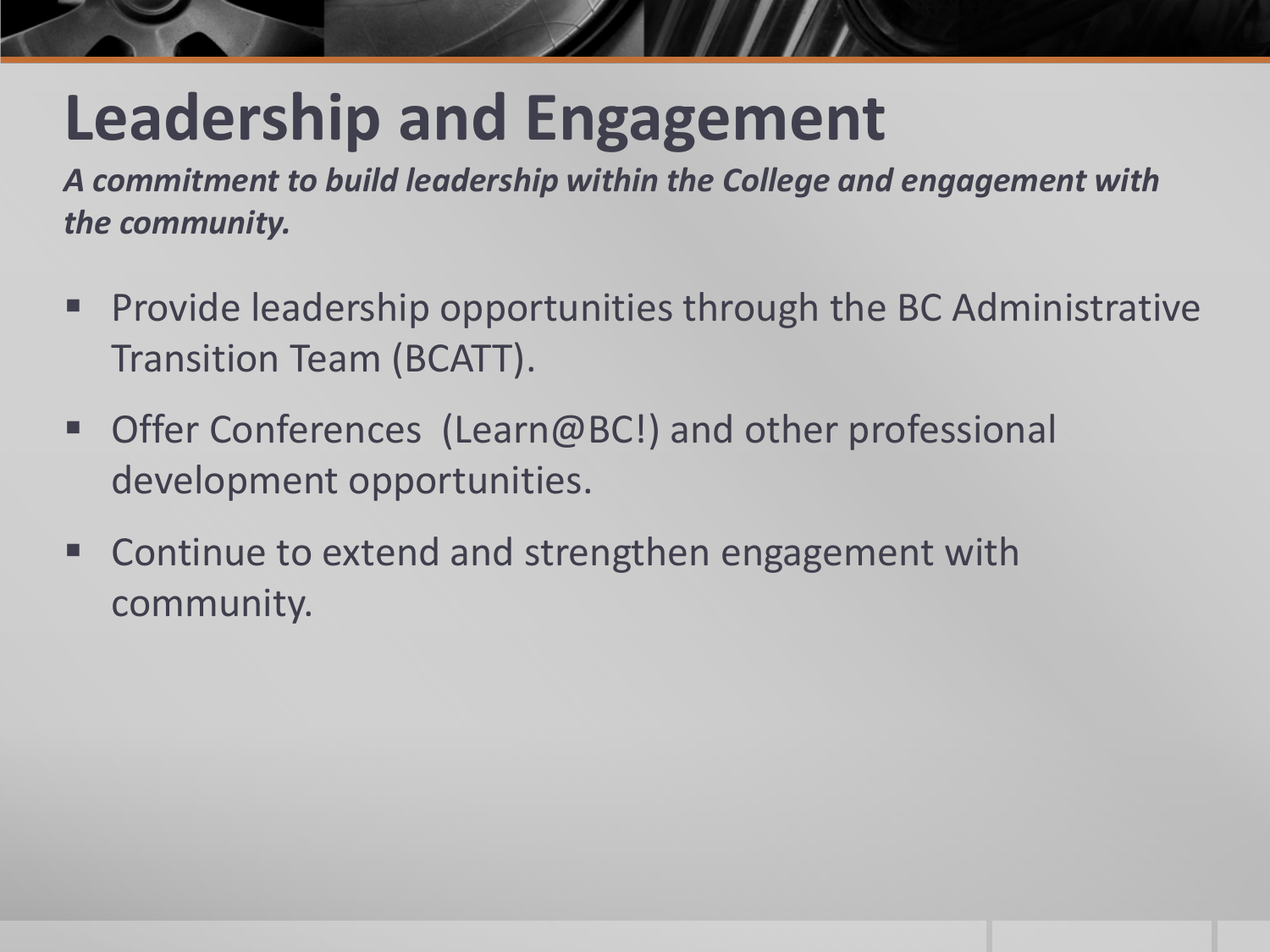## And now we need your input.

- What initiatives do you recommend? Remember that we are setting goals and supporting initiatives to be completed in **the next three years.**
- We have a worksheet for you to use.
- You may also use an online form: <https://www.surveymonkey.com/s/62XRKBS>
- Whether you use the worksheet or the online form, please complete it within the next week. Return paper copies to your presenter via campus mail or download the worksheet from <https://committees.kccd.edu/committee/strategic-directions-2014-15>

and send via email to your presenter.